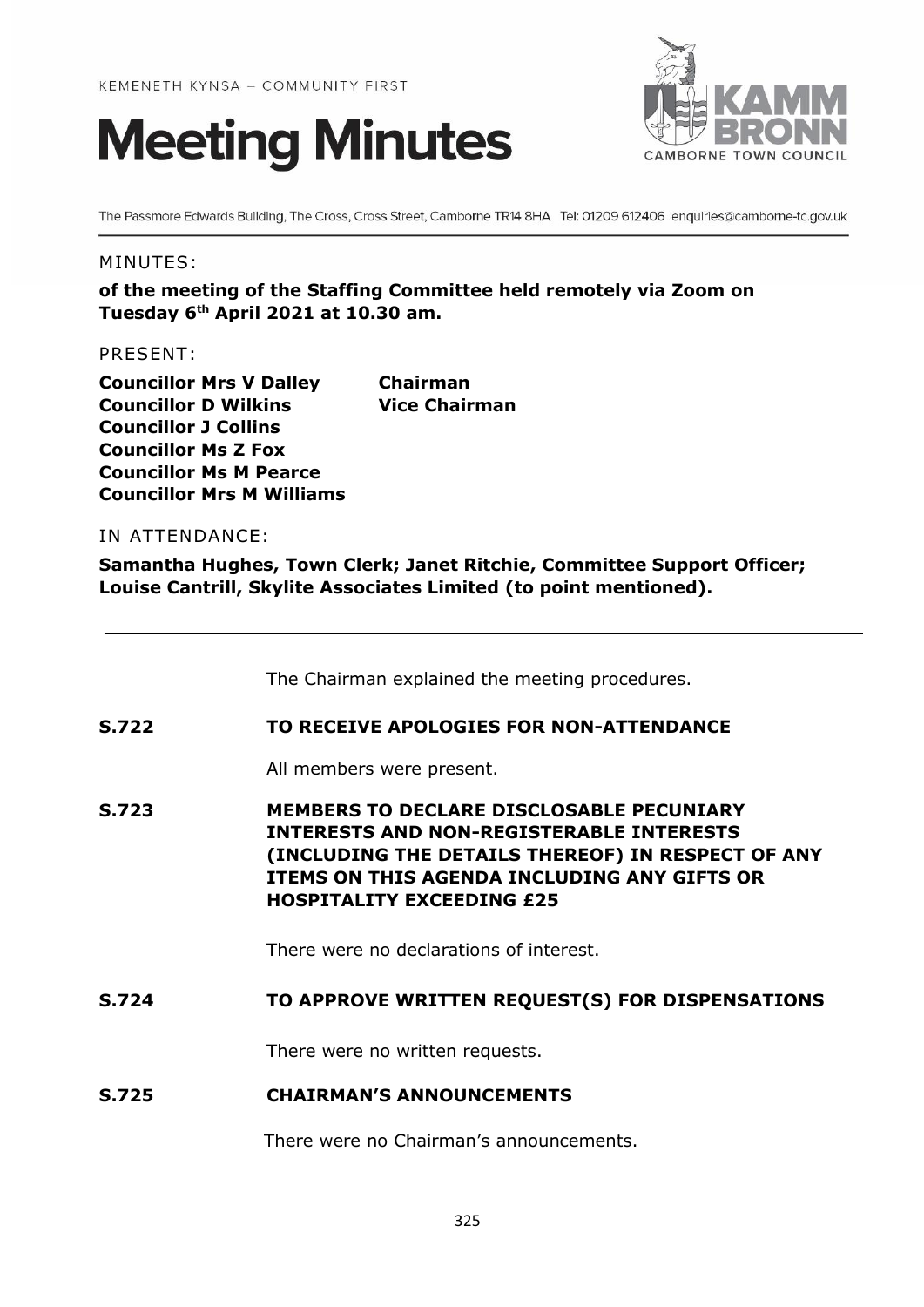# **S.726 TO RECEIVE AND APPROVE THE MINUTES OF THE MEETING OF THE STAFFING COMMITTEE HELD ON 23 rd MARCH 2021, FOR SIGNING BY THE CHAIRMAN**

# **S.726.2 RESOLVED: that the minutes of the Staffing Committee meeting held on 23 rd March 2021 were received and approved for signing**

Proposed by Councillor Mrs Dalley Seconded by Councillor Wilkins

On a vote being taken the matter was approved unanimously of those entitled to vote.

# **S.727 TO RECEIVE AND APPROVE THE REDACTED MINUTES OF THE MEETING OF THE STAFFING COMMITTEE HELD ON 23 rd MARCH 2021**

The minutes of the meeting of the Staffing Committee held on 23rd March were not redacted.

## **S.728 MATTERS ARISING WHERE NO SUBSTANTIVE ITEM BELOW, FOR INFORMATION ONLY**

There were no matters arising.

### **S.729 TO RECEIVE AN UPDATED RISK ASSESSMENT FOR AMENITIES OPERATIONS AND AGREE ACTION**

The Town Clerk informed members that the Risk Assessment had been updated in line with the easing of lockdown, also considering that in the oncoming summer months the Amenities Team would be spending more time working outdoors. The Amenities team was satisfied with the updated Risk Assessment.

## **S.729.2 RESOLVED: that an updated Risk Assessment for Amenities Operations was received and approved**

Proposed by Councillor Mrs Dalley Seconded by Councillor Ms Pearce

On a vote being taken the matter was approved unanimously.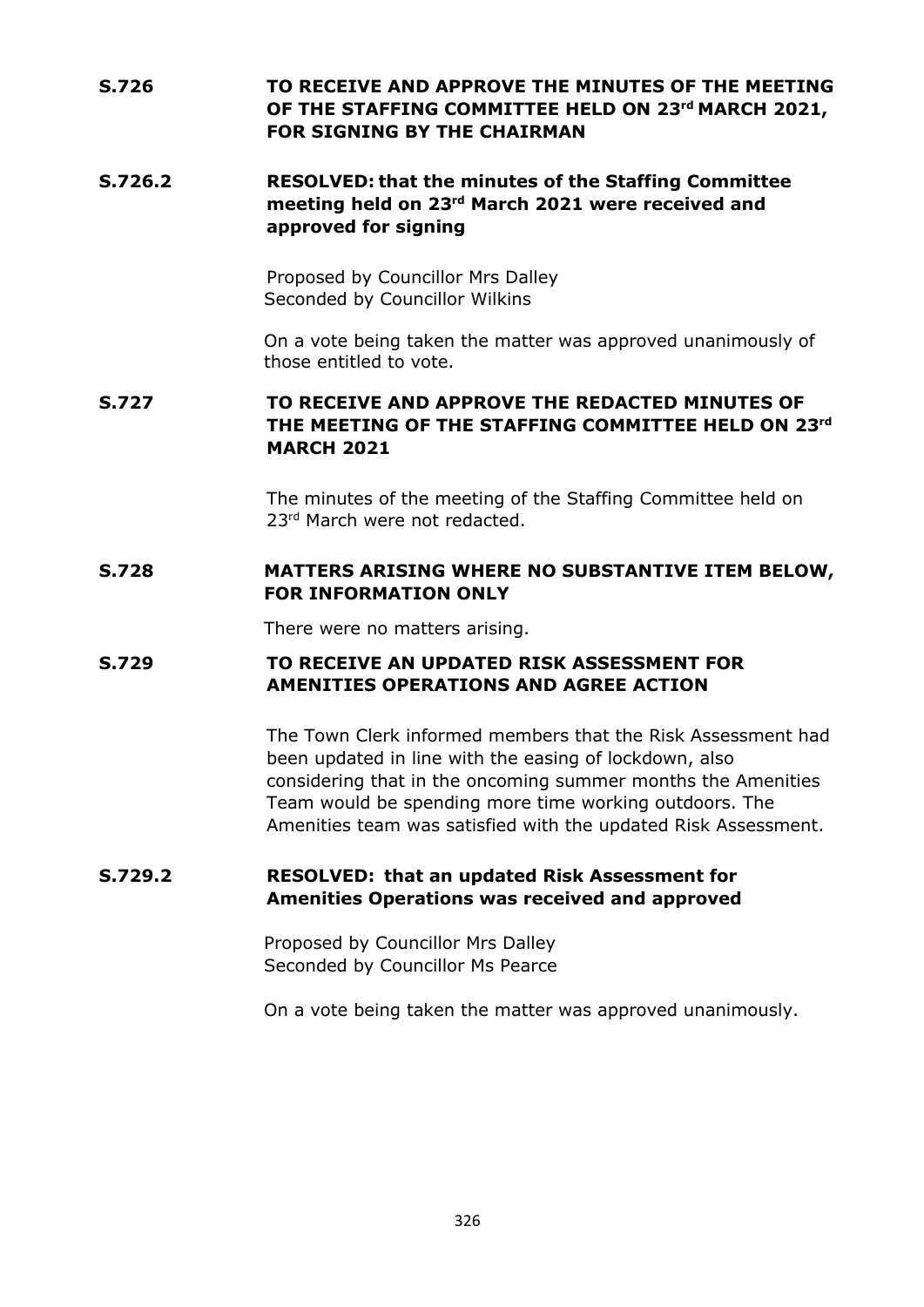- **S.730 THAT THE COUNCIL RESOLVES UNDER THE 1960 PUBLIC BODIES (ADMISSION TO MEETINGS) ACT, TO EXCLUDE THE PRESS AND PUBLIC DUE TO THE CONFIDENTIAL NATURE OF THE BUSINESS TO BE DISCUSSED**
- **S.730.2 RESOLVED: that under the 1960 Public Bodies (Admission to Meetings) Act, the press and public were excluded due to the confidential nature of the business to be discussed, except for Ms Louise Cantrill, whose input was required on HR matters**

Proposed by Councillor Mrs Dalley Seconded by Councillor Wilkins

On a vote being taken the matter was approved unanimously.

## **S.731 TO RECEIVE A VERBAL REPORT FROM SKYLITE ASSOCIATES REGARDING THE STAFF STRUCTURE & DEPUTY COVER**

## **i) TO RECEIVE WRITTEN RECOMMENDATIONS REGARDING THE CURRENT AND FUTURE STAFF COVER;**

#### **ii) TO RECEIVE A VERBAL AND WRITTEN UPDATE FROM THE TOWN CLERK FOLLOWING MEETINGS WITH THE MANAGEMENT TEAM**

## **AGREE ACTION AND AUTHORISE EXPENDITURE**

Ms Louise Cantrill, of Skylite Associates Limited, updated members regarding a proposed new staffing structure, drawn up in consultation with the Town Clerk and Management Team, which would address areas where urgent staff support was needed, particularly regarding Health and Safety and cover for staff holidays and sickness. Team strength was essential as there would be new goals and projects to work on in the post lockdown phase, and this Council needed to ensure it continued to meet its legal obligations.

The growth and success of the Town Council required an expansion of staff and the future staffing structure recommended an upgraded Administrative Support Officer, and new posts of a Health & Safety and Projects Officer and an Engagement Assistant, which would provide some deputization. These proposals had been benchmarked against other Councils with similar circumstances.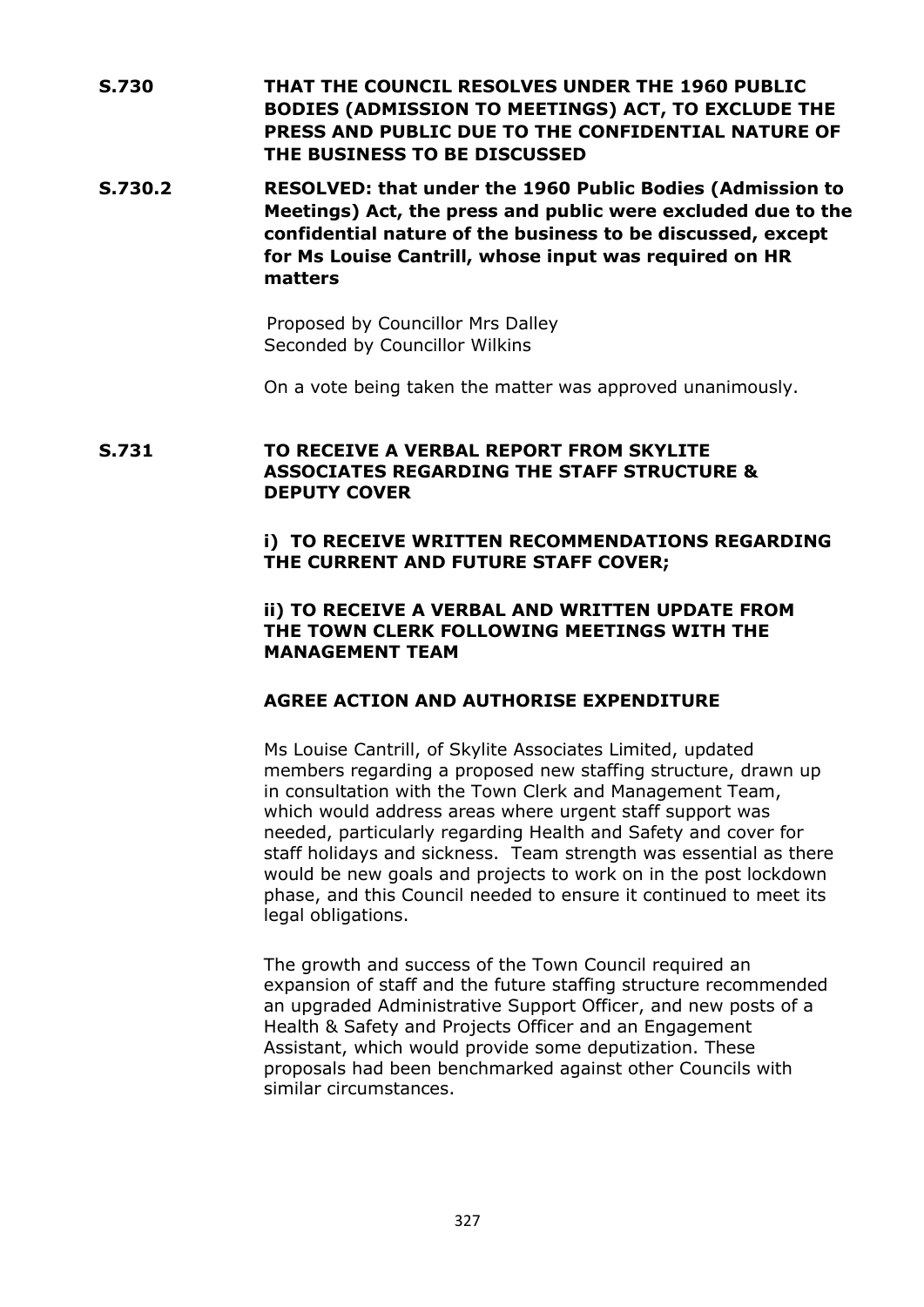Discussion took place and members considered the proposals and the form the new roles would take. Concern was expressed at the expenditure required to create new tiers of management, instead of having one Deputy Town Clerk post, and whether temporary appointments should be considered in the first instance.

The Town Clerk advised members that surplus funds were already available in the Revenue Budget because of staff changes and shortages during the year. She explained the purpose of the new proposed roles and recommended that they are put in place quickly, to allow the efficient running of the Council to continue.

Members considered the recommendations.

**S.731.2 RESOLVED: that a verbal report from Skylite Associates regarding the Staff Structure and Deputy cover, written recommendations regarding the current and future staff structure and a verbal and written update from the Town Clerk following meetings with the management team were received and approved**

> Proposed by Councillor Mrs Dalley Seconded by Councillor Ms Fox

On a vote being taken the matter was approved unanimously.

**S.731.3 RESOLVED: to recommend to Full Council that the role of Administrative Support Officer is agreed and approved, with expenditure agreed from available staffing budgets, and that this is implemented by the Town Clerk and Staffing Committee**

> Proposed by Councillor Champion Seconded by Councillor Ms Fox

On a vote being taken the matter was approved unanimously.

**S.731.4 RESOLVED: to recommend to Full Council that a role of Engagement Assistant is agreed as an interim one-year position, and approved with expenditure agreed from available staffing budgets, and that this is implemented by the Town Clerk and Staffing Committee**

> Proposed by Councillor Wilkins Seconded by Councillor Williams

On a vote being taken the matter was approved unanimously.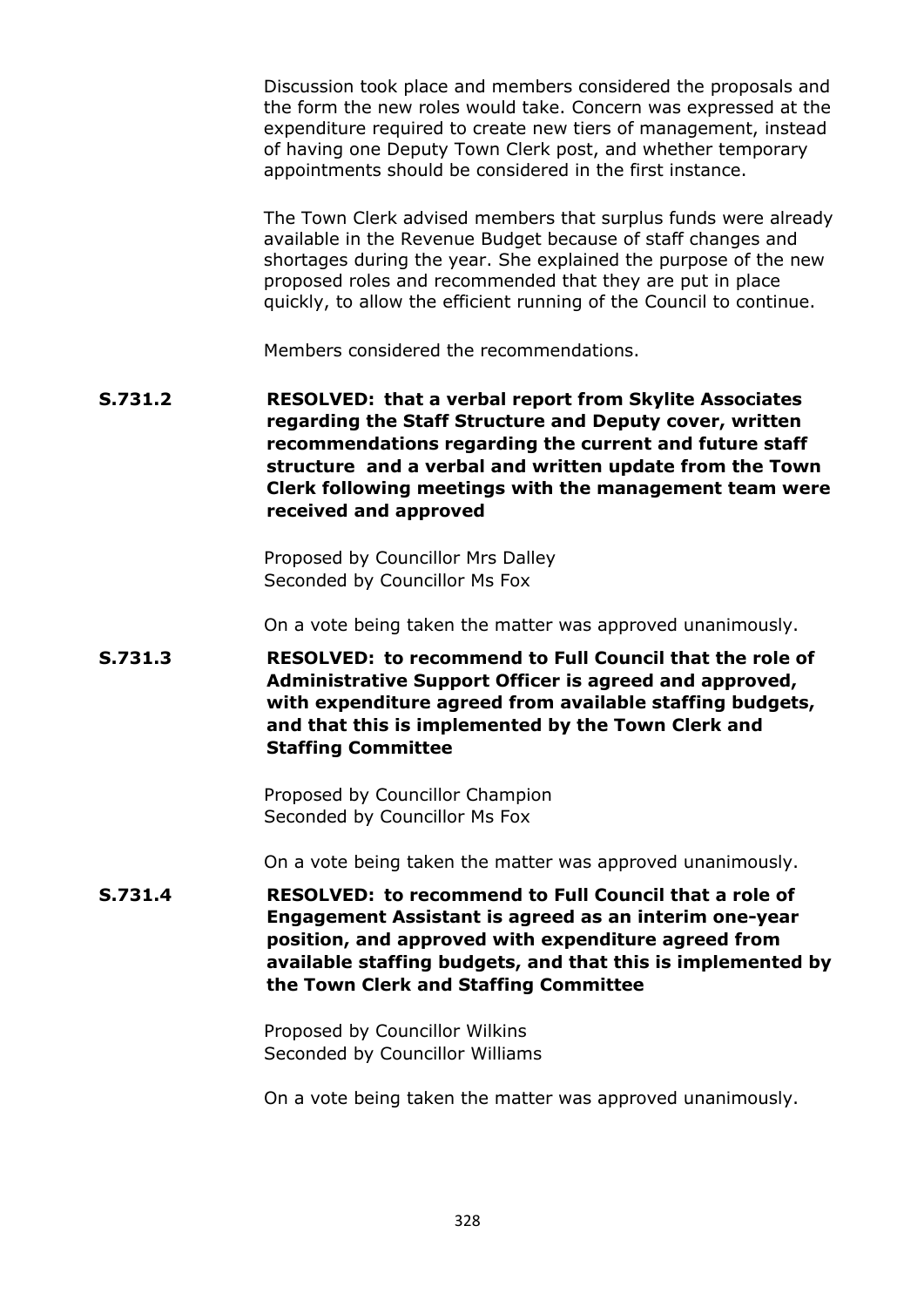| S.731.5      | <b>RESOLVED: to recommend to Full Council that a role of</b><br>Projects and Health & Safety Officer is agreed as an<br>interim one-year position, and approved with expenditure<br>agreed from available staffing budgets, and that this is<br>implemented by the Town Clerk and Staffing Committee |
|--------------|------------------------------------------------------------------------------------------------------------------------------------------------------------------------------------------------------------------------------------------------------------------------------------------------------|
|              | Proposed by Councillor Champion<br>Seconded by Councillor Wilkins                                                                                                                                                                                                                                    |
|              | On a vote being taken the matter was approved unanimously.                                                                                                                                                                                                                                           |
| S.731.6      | <b>RESOLVED: that the purchase of additional ICT equipment</b><br>and software is approved, with expenditure approved from<br>the ICT replacement budget code                                                                                                                                        |
|              | Proposed by Councillor Champion<br>Seconded by Councillor Williams                                                                                                                                                                                                                                   |
|              | On a vote being taken the matter was approved unanimously.                                                                                                                                                                                                                                           |
| S.731.7      | RESOLVED: that virement of £14,000 from the Staff<br>Contingency budget to the Salaries budget codes as<br>needed, was approved                                                                                                                                                                      |
|              | Proposed by Councillor Williams<br>Seconded by Councillor Wilkins                                                                                                                                                                                                                                    |
|              | On a vote being taken the matter was approved unanimously.                                                                                                                                                                                                                                           |
| S.731.8      | <b>RESOLVED: that the Staffing Committee notes the future</b><br>staffing needs of the Council and that this is brought back<br>to a meeting of the Staffing Committee for consideration in<br>September 2021                                                                                        |
|              | Proposed by Councillor Ms Fox<br>Seconded by Councillor Wilkins                                                                                                                                                                                                                                      |
|              | On a vote being taken the matter was approved unanimously.                                                                                                                                                                                                                                           |
| <b>S.732</b> | TO RECEIVE A VERBAL UPDATE FROM THE TOWN CLERK ON<br>THE OFFICE STAFFING AND LEAVE, AGREE ACTION AND<br><b>AUTHORISE EXPENDITURE</b>                                                                                                                                                                 |
|              | The Town Clerk informed members that staff were now spending<br>more time in the office, as lockdown easing continued. Twice-<br>weekly staff Covid testing was available, and more staff members<br>were being vaccinated as the rollout continued.                                                 |